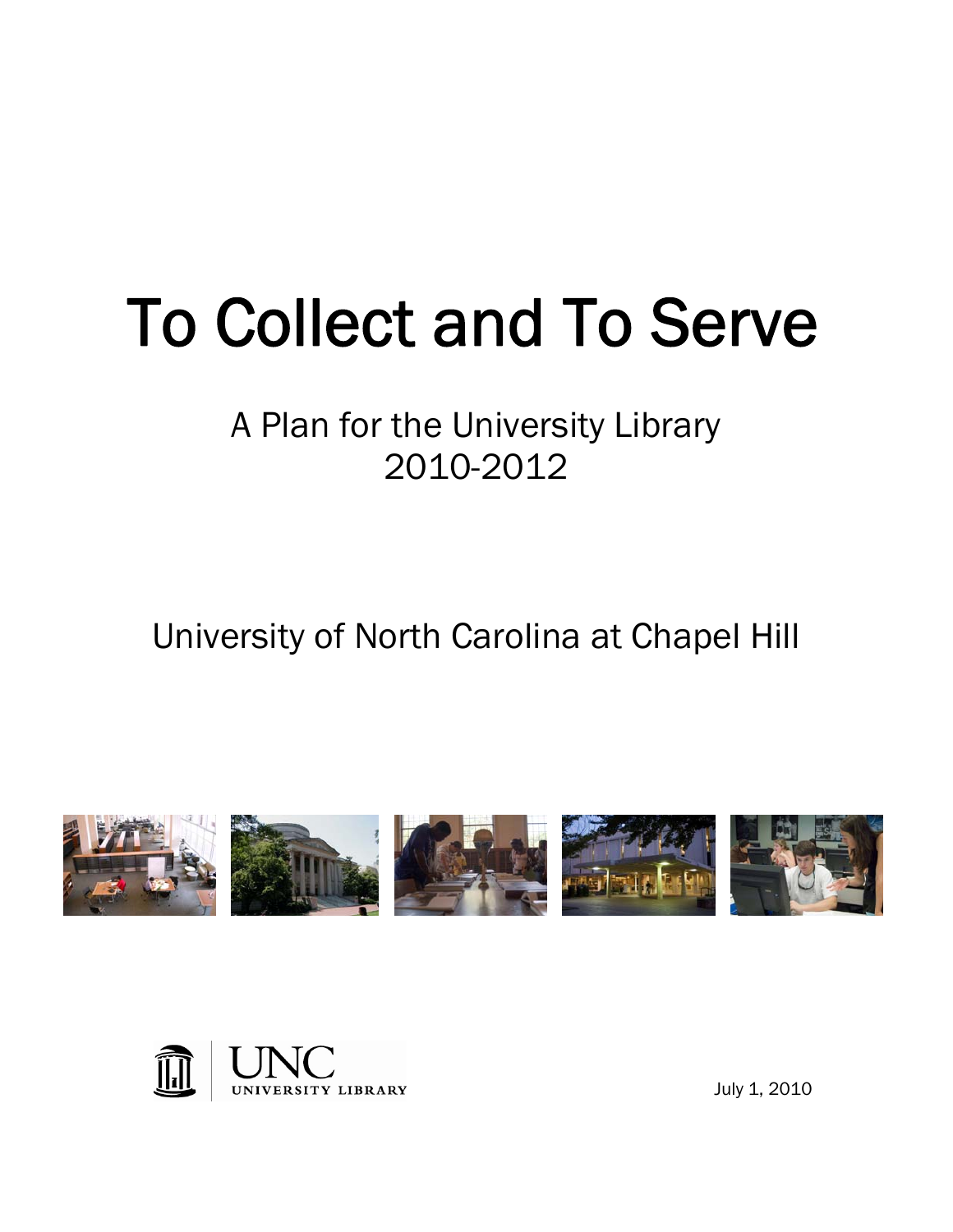### **Contents**

|                | Goals, Outcomes, and Actions<br>Build strong research collections and connect users to                    |  |
|----------------|-----------------------------------------------------------------------------------------------------------|--|
| $\blacksquare$ | Leverage the Library's information technology<br>expertise and infrastructure to foster innovative        |  |
| $\blacksquare$ | Revitalize and renovate Library buildings and facilities<br>to make them more responsive to changing user |  |
| п              | Support a library culture characterized by leadership,                                                    |  |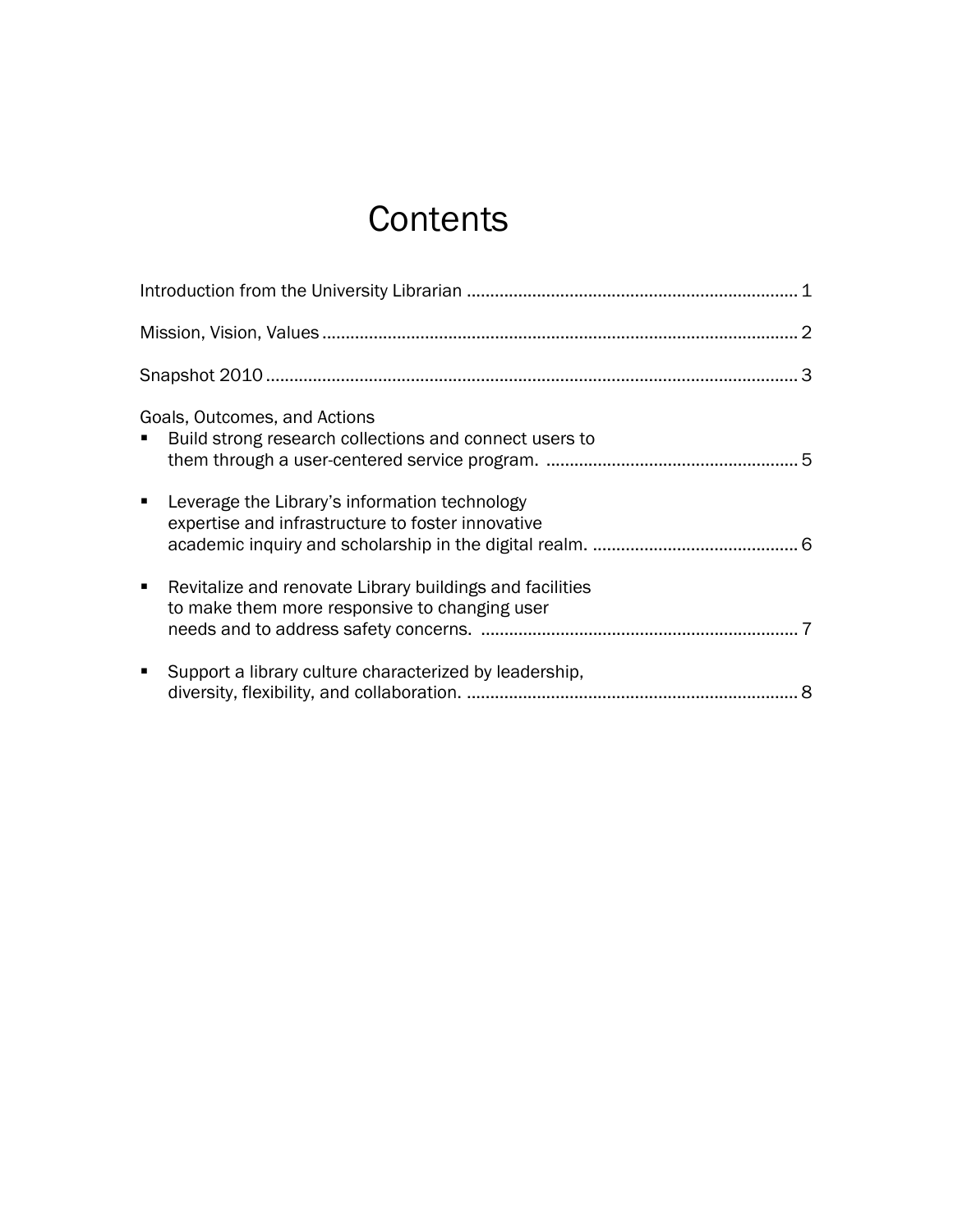### An Introduction from the University Librarian

It is my great pleasure to share with you *To Collect and To Serve: A Plan for the University Library, 2010-2012.*

It is common in strategic planning to project for periods of five to ten years, much as the Library did with its 2005 plan, *Library Directions: The University of North Carolina at Chapel Hill Library, 2005-2010*.

As we reached the end of that period and began finalizing a plan for the next phase of our development, however, two factors caused us to opt for a shorter time frame.

In February 2010, the Provost announced to the University community a decision to join the University Library and the Health Sciences Library together into a single system. Underlying this arrangement is the vision that a single administrative system can ultimately be stronger than two loosely affiliated libraries. Considerable planning and work will be required to realize that goal.

The University is also developing a new academic plan that will set instructional and research goals and priorities. Such a plan will necessarily influence the work of the Library.

For these reasons, we have designated *To Collect and To Serve* as a transitional plan. We expect that it will guide our work over the short term as we prepare for and respond to these major developments. We also know that it will provide a sound foundation for a new and broader plan before long.

If you have questions or comments about this plan, I invite you to contact me at smichala@email.unc.edu.

> Sarah C. Michalak University Librarian and Associate Provost for University Libraries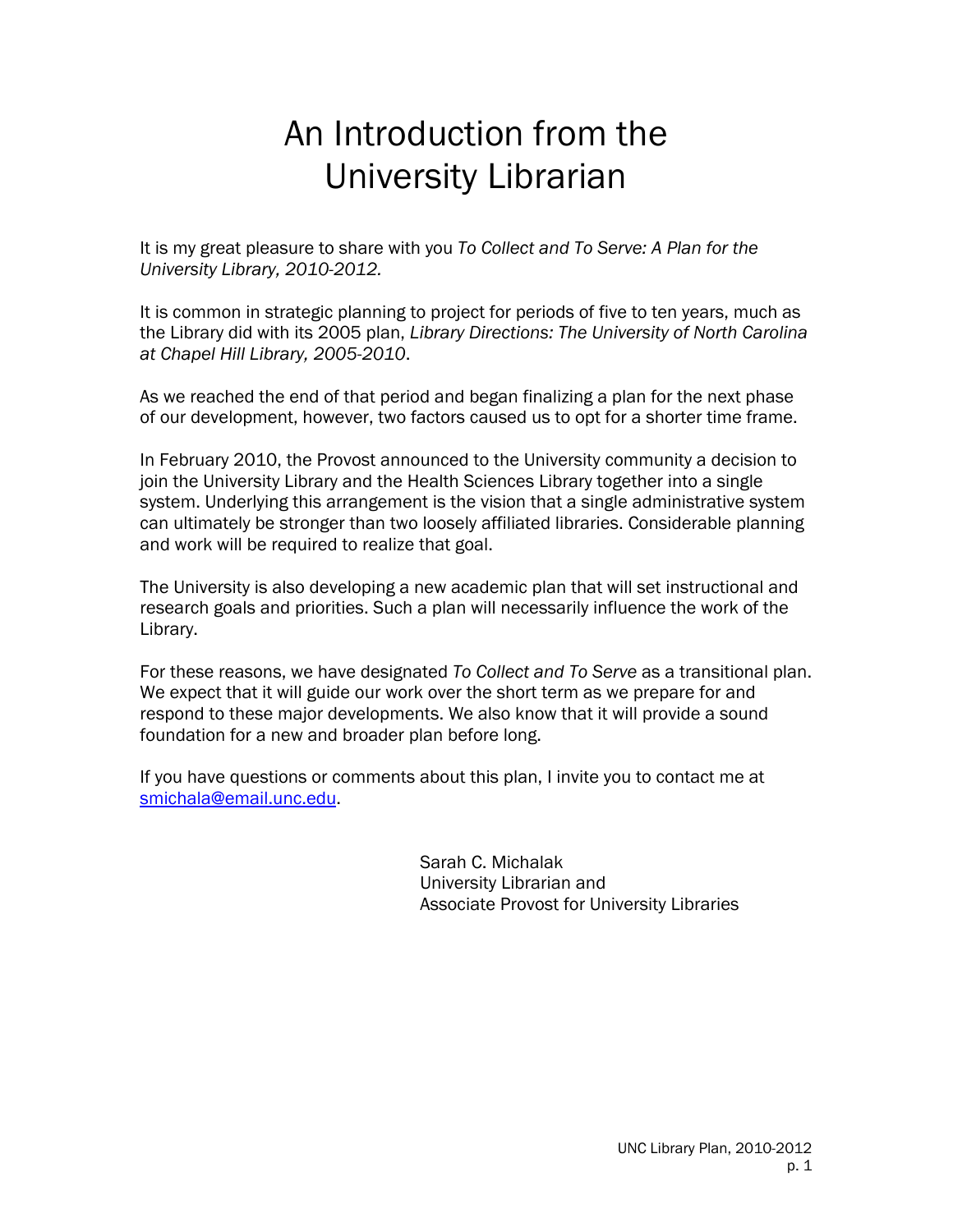### Mission, Vision, Values

*Adopted November 18, 2005*

### **Mission**

The University Library supports inquiry and learning at the University and for the people of North Carolina. Library collections, services, staff, and facilities further the University's mission. The Library provides leadership in the development of scholarly communication systems and in the application of information technology to teaching, research, and learning.

#### Vision

The University Library:

- Builds and preserves collections;
- Connects people with information and knowledge in and beyond the Library's collections;
- Serves as an intellectual commons;
- Leads on campus and in the profession.

#### Values

The staff and administration of the University Library:

- Strive for excellence in fulfilling the Library's mission;
- Make user-centered decisions;
- Invest proudly in employees;
- Strive to create a diverse environment of respect and collaboration;
- Encourage vision and innovation;
- Exercise leadership;
- Take intelligent risk;
- Deploy advanced technologies; and
- Maximize the capability of our resources.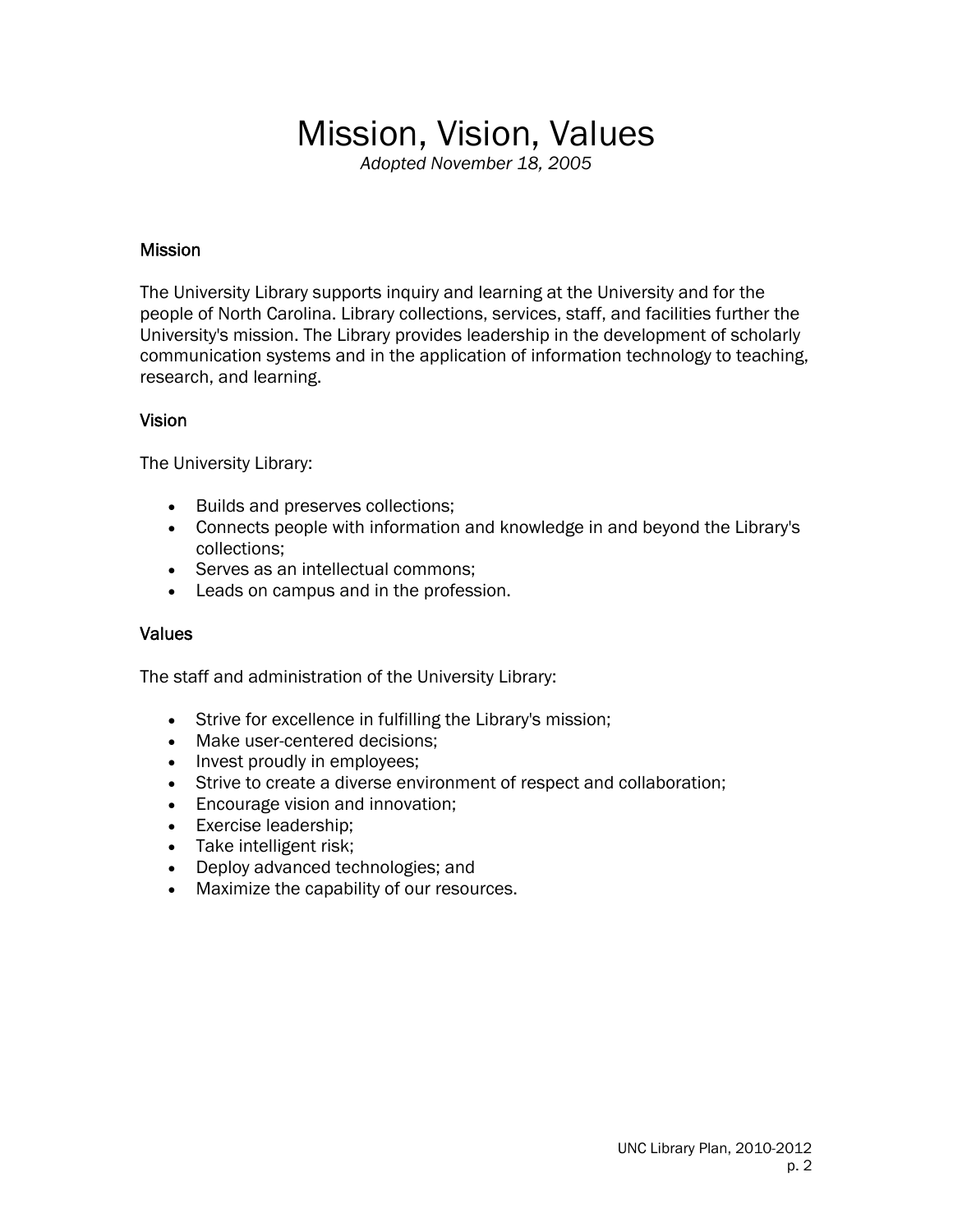# Snapshot 2010

As Library staff began to develop a successor plan to *Library Directions: The University of North Carolina at Chapel Hill Library, 2005-2010*, we considered the complex environment in which the Library operates. We have identified a number of factors that have significant day-to-day impact on the Library.

- We benefit from and are grateful for the especially supportive environment for libraries and library collections at Chapel Hill. The main libraries enjoy prominence on the campus and in the minds of the campus community. The University Administration consistently provides support for library collections by providing one-time allocations that have averted the need for large-scale cuts and cancellations. Development of deep and broad research collections continues apace as we acquire some 100,000 printed books each year, along with many thousands of manuscript items, audiovisual materials, and electronic books, journals, and databases.
- Carolina's students and faculty express their regard for, and also high expectations of, campus libraries. Faculty members look to the Library not only for materials and traditional services, but for assistance with copyright issues, course pages, digital preservation, and online publishing. Students successfully lobbied for increased Davis Library hours and summer hours for the Undergraduate Library, flocked to new exam-time study hours in Wilson Library, and kept the renovated Undergraduate Library Design Lab operating at capacity. Library instruction in 2009 increased by 13% from the previous year; the gate count for a typical week increased by 7.5%. The class of 2010 endorsed the Library for senior class giving, recognizing its role in their academic experience.
- The UNC System's UNC Tomorrow plan recognizes the value of libraries by proposing such ambitious initiatives as a statewide UNC-system catalog and a central storage facility. The Triangle Research Libraries Network (TRLN) leverages the resources of the libraries at UNC, North Carolina State University, North Carolina Central University, and Duke University through cooperative and consortial endeavors.
- Changes in baseline technologies continue to spur online library development. Intuitive general search engines now shape the expectations of informationseekers. The rapid adoption of mobile communications requires new delivery techniques for the Library's catalog, online services, and resources.
- Library infrastructure initiatives begun as part of *Library Directions* are solidified. A reorganization of technical operations streamlined workflows to increase access to materials, especially electronic resources. Reorganization in special collections is helping to unify services and practices in support of new services. The Carolina Digital Library and Archives began operations in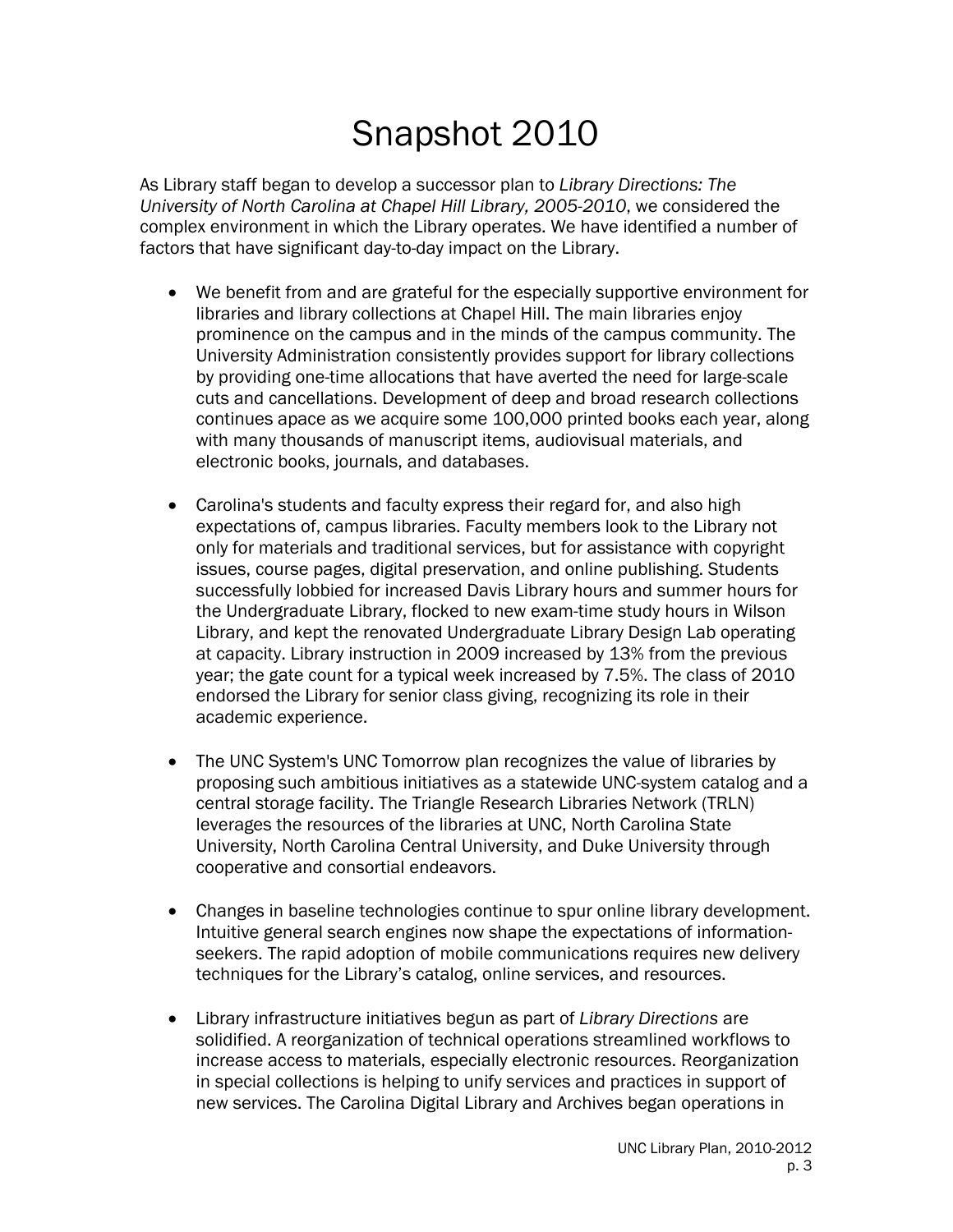2007. A digital repository for permanent storage of faculty research materials launched in 2010. A system of designated subject librarians has been established to improve communication with faculty members and academic units concerning Library collections and services.

- UNC Libraries, along with research libraries nationwide, are facing rapid evolution in publishing and scholarly communications. Although price increases of the last few decades have moderated, the transition in some fields to electronic publishing introduces new costs. Library collections increasingly consist of materials created in digital form, from personal communications, to image files, to statistical data. This transition requires new expertise, new technologies, and new practices.
- The interest in open access, especially in the sciences as driven by a mandate from the National Institutes of Health, presents new opportunities, but also new challenges for assisting faculty researchers to archive data and comply with open access requirements.
- The University Library is in the midst of a wave of retirements of senior administrators. These departures provide long-range opportunities to reprioritize certain activities but they create an immediate drain on resources and pressure on staff to cover vacancies.
- The condition of library facilities, especially Davis Library and Wilson Library, complicates efforts to improve services. The state requires extensive and costly upgrades to sprinklers, elevators, and safety features before any service areas can be reconfigured or wiring upgraded.
- We expect that effects of the economic recession will be felt through this planning period. Current indications are that the campus and the libraries will experience additional reductions in the state budget for 2010-11. Endowment returns have suffered, and the climate is poor for private giving.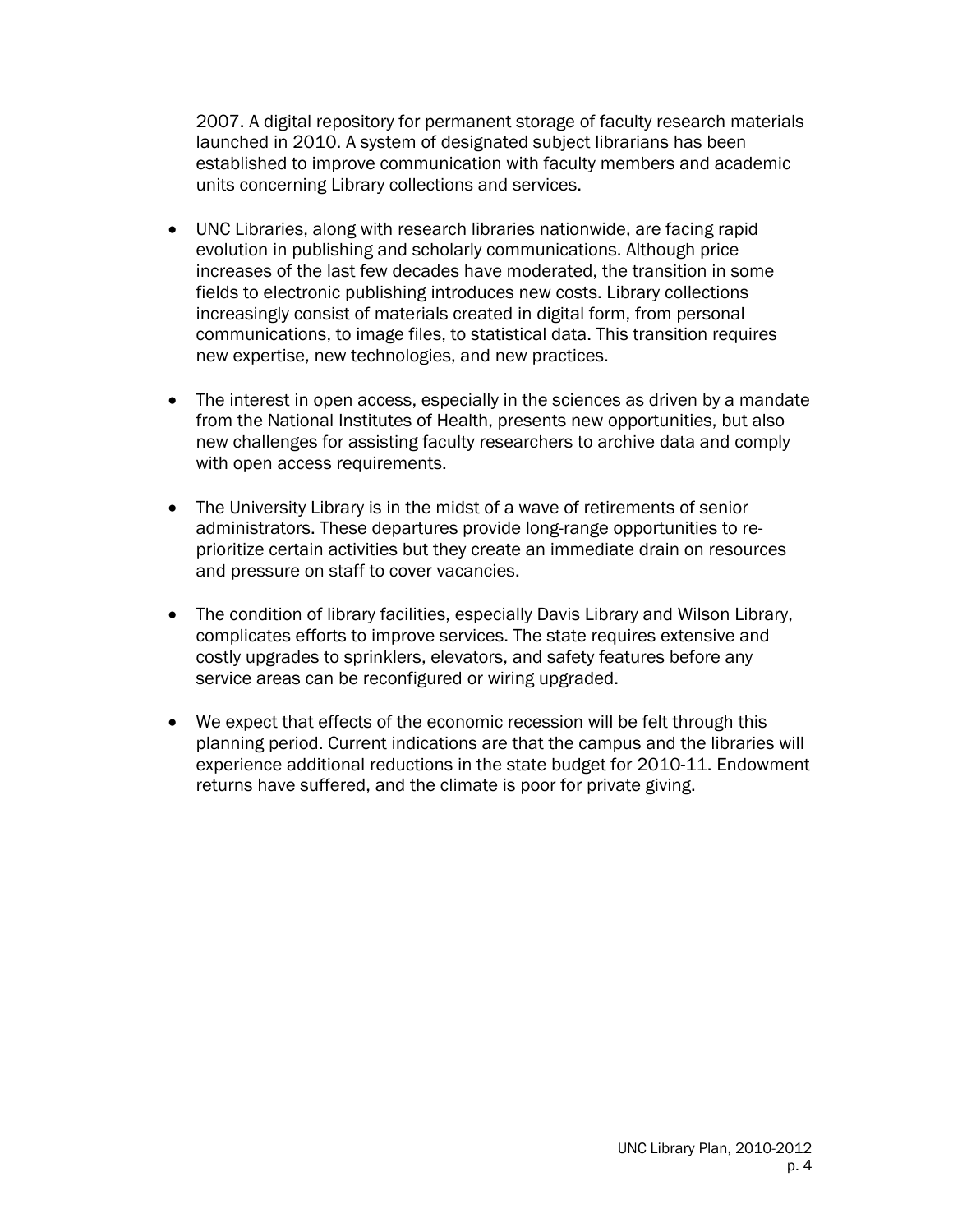# Goals, Outcomes, and Actions

### Goal: Build strong research collections and connect users to them through a usercentered service program.

Outcome: Faculty, researchers, and students have access to Library materials when and where they need them and to services that support their work. Collections reflect traditional strengths as well as emerging research needs.

- Reduce dependence on one-time funding in the acquisitions budget.
- Evaluate and continue to improve the system of subject specialist liaisons to academic departments and programs.
- Deepen and expand collection coverage and services to mirror the global initiatives developing on campus, with an immediate focus on the Middle East, Asia, South Asia, and Africa, and recruit librarians with relevant subject expertise.
- Increase the visibility and accessibility of the special collections through outreach programs, increased operating hours, greater collaboration with faculty in courses, and digitization.
- Intensify ongoing assessment activities to determine the effectiveness of Library collections, programs, and services.
- Expand the Library's support for scholarly communication:
	- o Develop resources to provide assistance on copyright to scholars.
	- o Promote new ways of sharing and diffusing library collections and new knowledge through enhanced technologies, including open access publishing, an institutional repository, and digital content management systems.
	- o Facilitate innovative faculty research in digital humanities, e-science, and data management through the referral, advising, and publishing and production services of the Carolina Digital Library and Archives,
- Work with our colleagues in libraries in TRLN, across the state, and beyond to provide more comprehensive access to research collections through a shared union catalog, document delivery, mass digitization, consolidated storage space, and other ventures.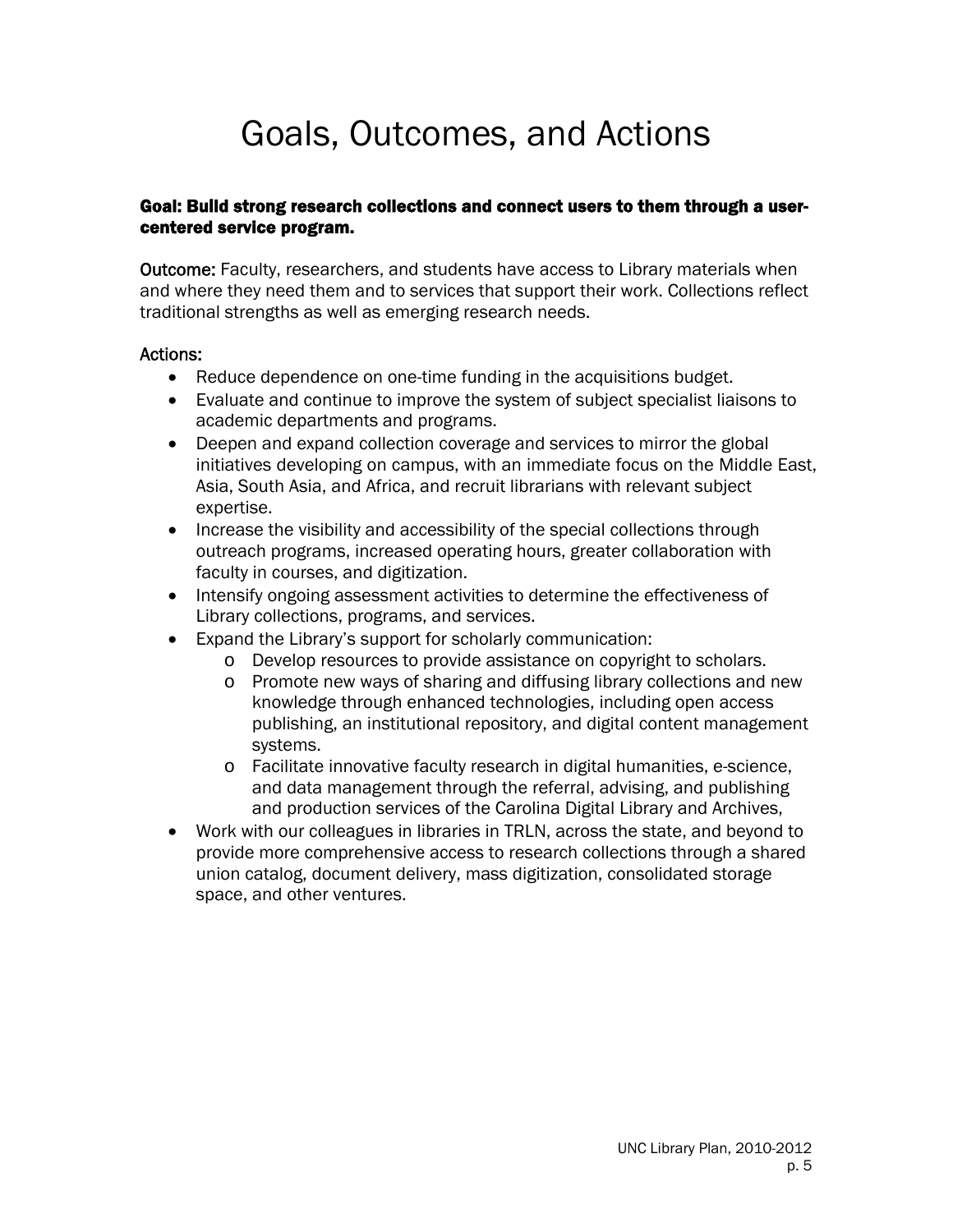### Goal: Leverage the Library's information technology expertise and infrastructure to foster innovative academic inquiry and scholarship in the digital realm.

Outcome: The Library is a central partner in campus and statewide activities designed to promote effective and sustainable means of access to digital information.

- Expand the activities of the Carolina Digital Library and Archives in developing tools and services that allow scholars to create personal and collaborative research materials and to extend the reach of their scholarship.
- Continue digitization of Library collections to increase access, including mass digitization of historical materials.
- Provide tools that facilitate discovery and use of the rich array of resources available to our users.
- Develop an e-science program that will provide expertise to the Library and to faculty in the management of digital science research and data management.
- Ensure that staff have the technical expertise required to manage new formats in the Library's collections.
- Enhance the University's capacity to collect, describe, and manage the growing universe of data in electronic formats.
- Promote the Carolina Digital Repository to provide for long-term preservation of and access to the University's intellectual property in digital form.
- Refine and implement comprehensive procedures for acquiring and preserving materials in digital formats.
- Strengthen the Library as a statewide center of expertise in the development and production of digital collections.
- Strengthen partnerships with Information Technology Services (ITS), other campus units, TRLN, and other external entities such as RENCI to provide cost-effective solutions to shared technological challenges.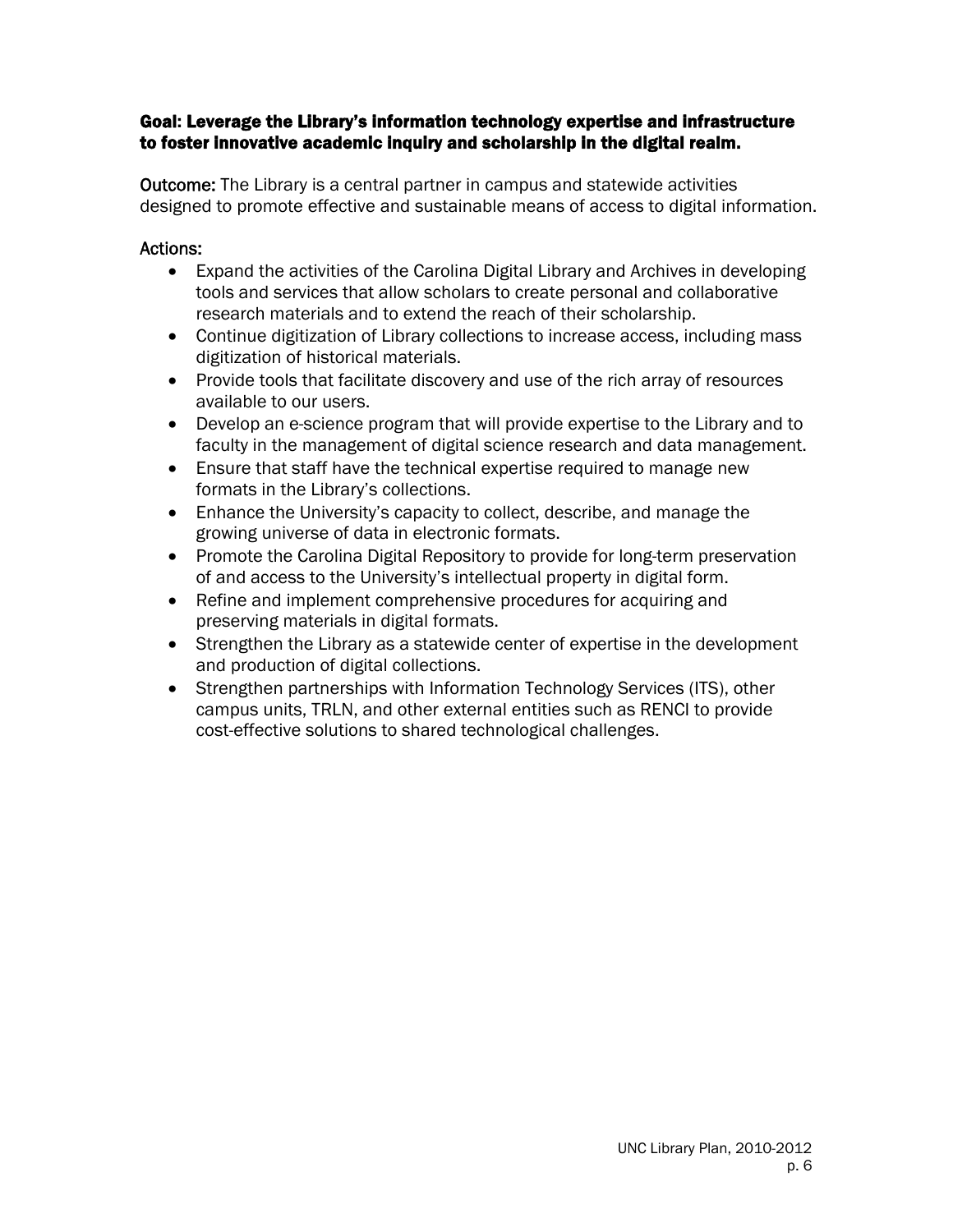### Goal: Revitalize and renovate Library buildings and facilities to make them more responsive to changing user needs and to address safety concerns.

**Outcome:** Library facilities are more welcoming, safer, cost effective, environmentally sustainable, and adapted to patron requirements. They remain central to and symbolic of the life of the University.

- Improve the safety and security of the Library's patrons and collections:
	- o Build new emergency exit stairways in Wilson Library to meet safety codes for egress.
	- o Procure a new security and monitoring system for the special collections in Wilson Library.
	- o Replace the aging and substandard elevators in the libraries.
	- o Plan for the installation of sprinkler systems in Davis and Wilson libraries to meet updated safety codes.
	- o Seek funding to renovate the antiquated HVAC systems in Wilson and Davis libraries to address chronic environmental problems that endanger the collections.
- Improve Library spaces to address community needs:
	- o Refurbish the Davis and Wilson libraries to provide more welcoming and dynamic spaces.
	- o Seek funding to implement the design for a Knowledge Commons in Davis Library that is responsive to the ways in which students and faculty use library facilities and materials for research, study, and collaboration.
	- o Review and plan for better use of space in Wilson Library's special collections, the 1977 stack addition, and the Center for Faculty Excellence.
	- o In consultation with the faculty, examine opportunities for the optimal configuration of branch libraries.
	- o Seize opportunities to plan for and promote Library renovations and new construction.
- Address collection storage requirements:
	- o Begin planning with Duke University and seek funding for the construction of the third module of the Library Service Center.
	- o Work with University Librarians Advisory Committee and University General Administration to plan additional high-density storage that will serve the seventeen-campus UNC system.